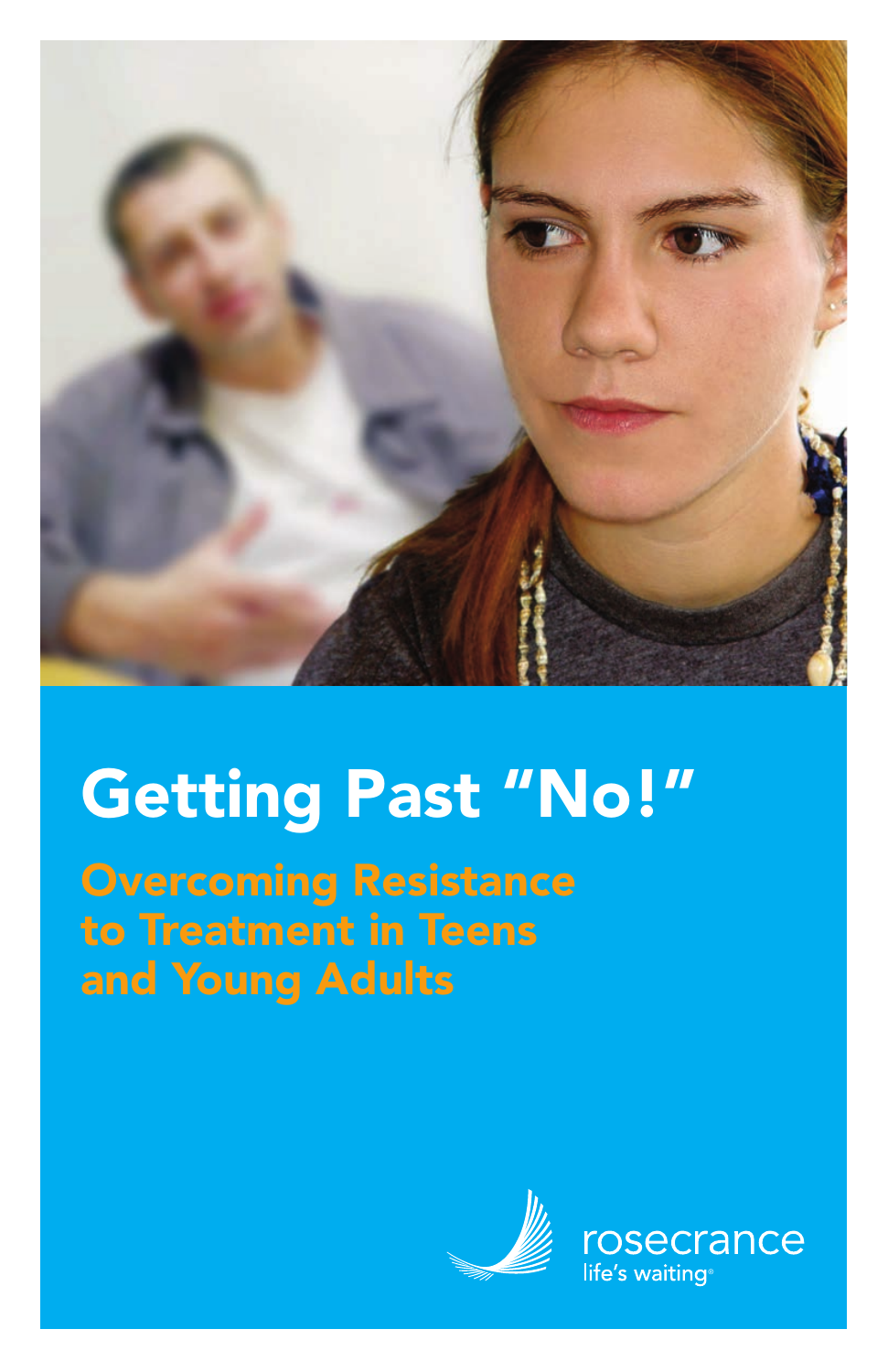#### ABOUT ROSECRANCE

Rosecrance is a private not-for-profit organization offering behavioral health services for children, adolescents, adults and families. With more than 40 locations in Northern Illinois, Southern Wisconsin and Iowa, Rosecrance offers comprehensive addiction services for adolescents and adults, including prevention, intervention, detoxification, inpatient and outpatient treatment, experiential therapies, dual-diagnosis care and family education.

Rosecrance also offers high-quality, efficient and effective outpatient mental health services for children, adults and families through a variety of programs. Rosecrance serves more than 32,000 families each year.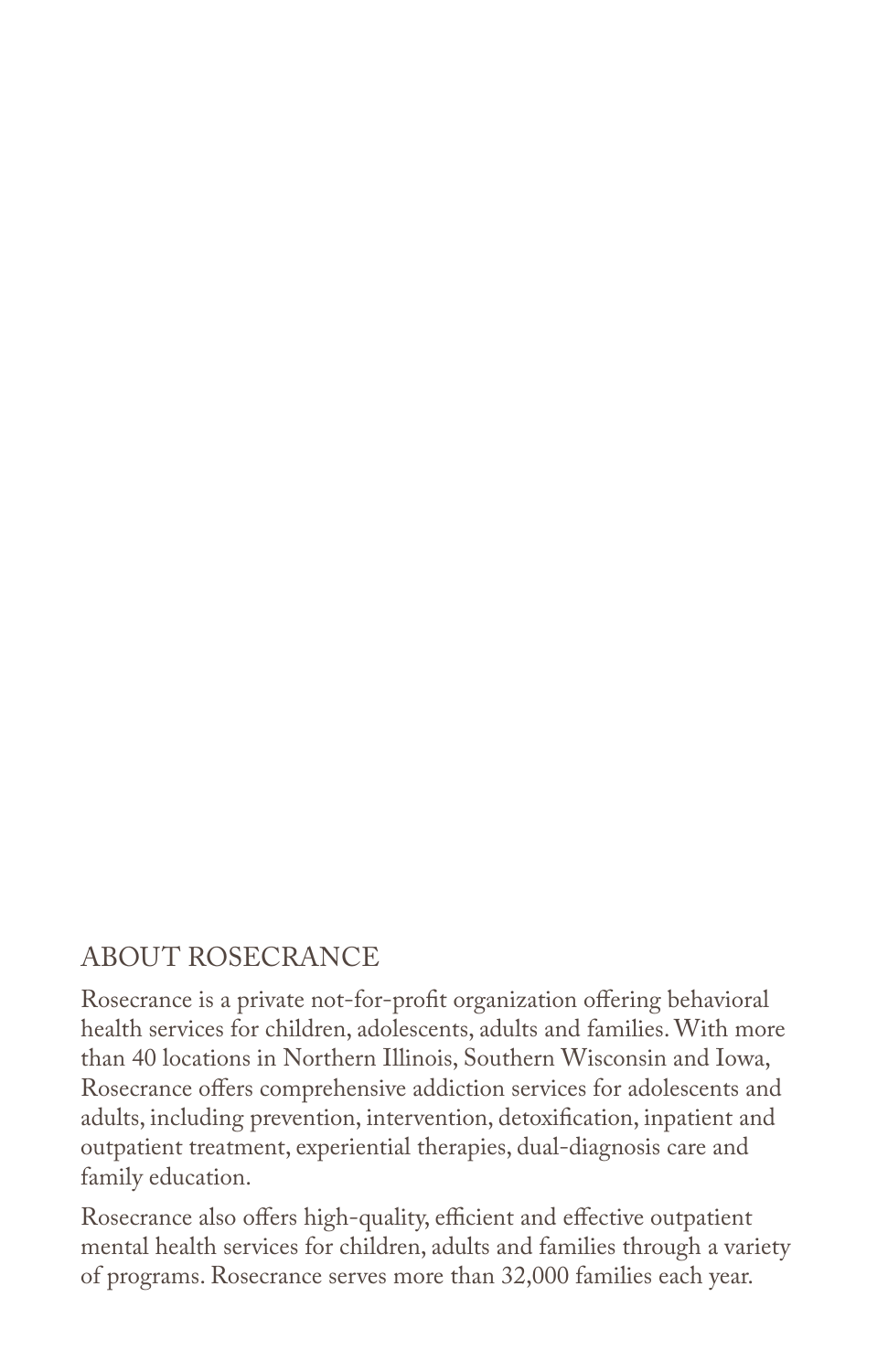# **Taking the First Step**

If you suspect your child has a problem with drugs or alcohol, it's important to get them professional help at the first sign of trouble. Rosecrance offers free confidential substance abuse assessments for teens and adults in person or by phone.

## **How do I know if my child has a substance abuse problem?**

Mood swings, dilated pupils, change in sleeping patterns and eating habits, loss of interest in hobbies or activities, isolation, lower grades or increased tardiness in school, telling lies or giving unrealistic excuses, and using breath mints or air fresheners to cover scents are all possible signs of substance abuse.

#### **What if my child refuses to have an assessment?**

Rosecrance offers free consultations for parents in person or by phone to discuss any concerns. When necessary, we also offer intervention services.

#### **What happens during an assessment?**

A Rosecrance counselor will assess various areas of your child's life, including drug and/or alcohol use. There will be an opportunity for family members to address their concerns as well. Upon completion, the counselor will recommend the best level of care for your child.

#### **What if my child refuses to go to treatment?**

It's normal to experience some level of resistance when convincing your child to enter treatment, but it's important to follow through with the recommendation given by the counselor. The next page will give you a better idea of how to motivate your child and ease their fears.

## **Where can I find support for myself ?**

Rosecrance offers free Parent Cafés with licensed Rosecrance professionals in Naperville, IL and Hales Corners, WI and we are happy to connect you with other resources in your area.

We know that talking about a substance problem involving a loved one can feel overwhelming. At Rosecrance, we want to make the first step as simple as possible. It begins with a phone call.

To schedule an assessment or contact a Rosecrance representative call **815.391.1000** or **888.928.5278** (toll free).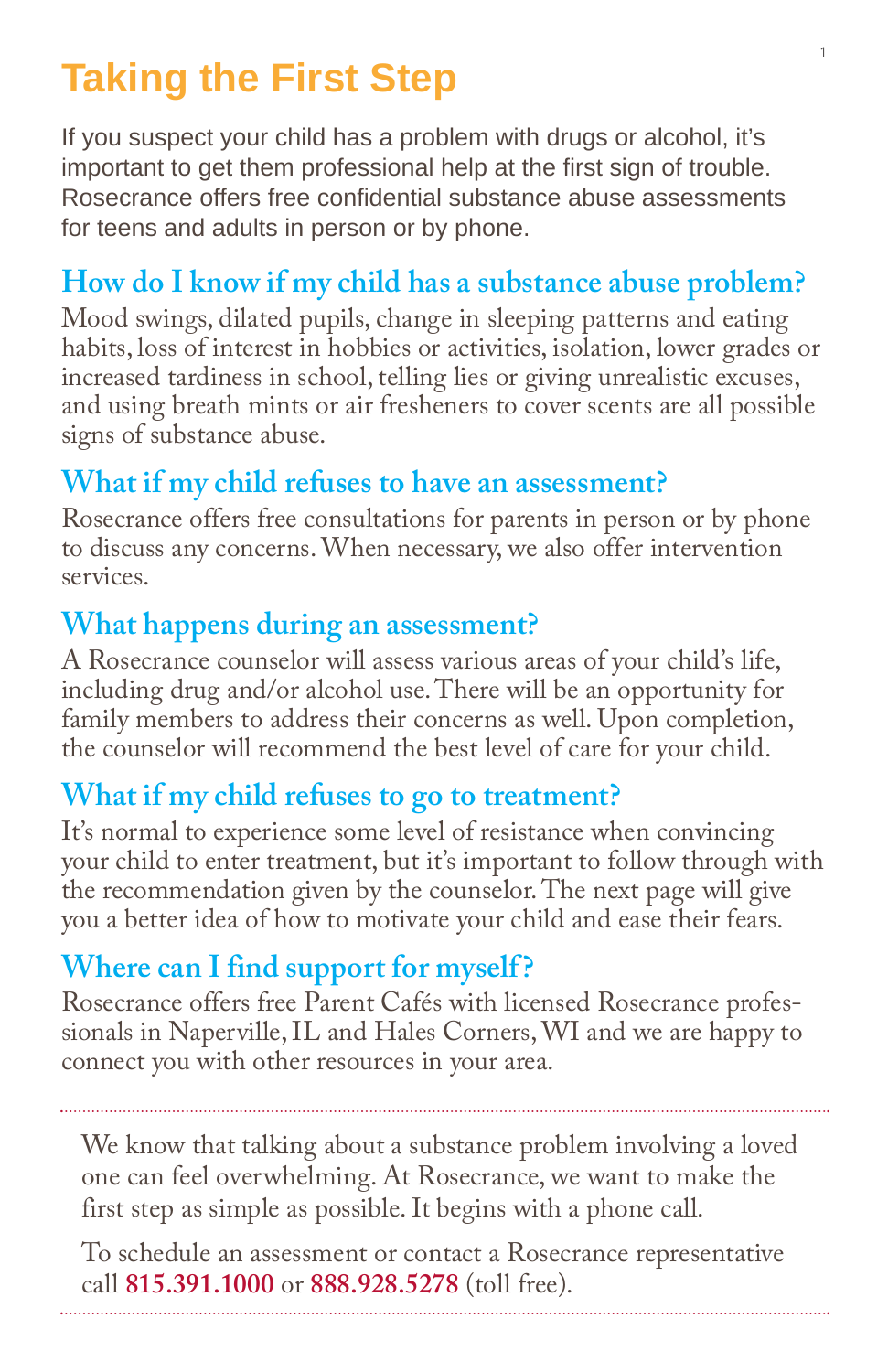# **Dealing with Resistance**

When the conversation about getting help has resulted in refusal, denial, or defiance, what's next? Here are some common reasons for resistance and how you can prepare your child for the next step.

#### **They're afraid to go to treatment:**

Taking a virtual tour at Rosecrance.org is a great tool, or you can call and schedule a tour in person. Your son/daughter can also call and talk to our team directly. We are happy to answer any of their questions.

## **They don't think their use is "bad enough" for treatment:**

The primary drug our teenage clients are using is cannabis. Substance use at a young age can cause more serious problems later in life and it's important to address the issue now before it gets worse. Our professional counselors will only recommend the most appropriate level of care for our clients. (See page 3 for more information on adolescent substance abuse.)

## **They don't want to leave their friends**:

Clients are allowed to write and receive letters in treatment, but if friends are influencing their behavior, this may not be conducive to their recovery. Now is the time to focus on themselves.

## **They'll fall behind in school:**

Our adolescent campus has a school on-site with certified teachers who work with their home school so they miss as little as possible. During the school year, teens spend four hours a day, five days a week in the classroom.

#### **They won't go unless court ordered:**

Once court ordered, they may not have their choice of facility, and might have to go to a much longer program. Taking ownership of their own admission will make a big difference with regard to the legal system and its response.

## **They will go in a few days:**

If they don't want to go today, they likely still won't want to go in a few days. It's important to get them in as soon as possible before their issue gets worse or they become more resistant. (See page 4 for common mistakes parents make when dealing with their child's resistance.)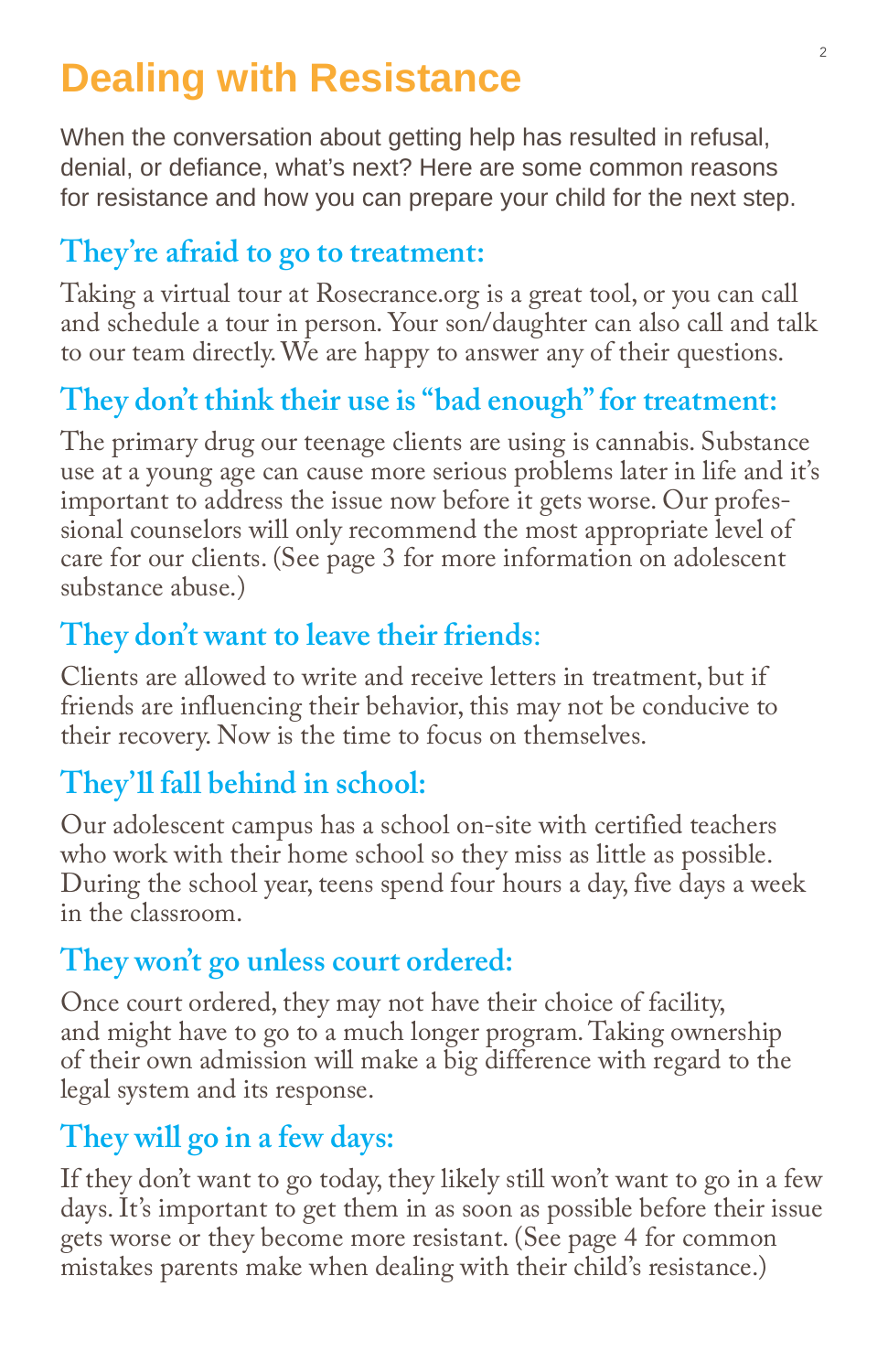

# **Adolescent Substance Abuse**

Adolescence is a critical period for the onset of substance use and its potentially debilitating consequences. Adolescents are more prone than adults to taking risks, including experimenting with drugs and alcohol.

## **The human brain is not fully developed until around age 25.**

The regions of the brain that are critical to decision making, judgement, impulse control, emotion and memory are not yet fully developed in adolescence.

Because the teen brain is still developing, addictive substances physically alter its structure and function faster and more intensely than in adults, interfering with brain development, further impairing judgement and heightening the risk of addiction.<sup>1</sup>

#### **The younger you are when you start using drugs or alcohol, the more likely you are to become addicted.**

Youth who start drinking before age 15 years are five times more likely to develop alcohol dependence or abuse than those who begin drinking at or after age 21 years.2

An estimated nine percent of all marijuana users will become addicted, but those who begin using before the age of 18 are 4-7 times more likely to become addicted than adults.<sup>3</sup>

#### **Sources:**

- 1. Adolescent Substance Use: America's #1 Public Health Problem, The National Center on Addiction and Substance Abuse, 2011
- 2. Underage Drinking, National Institute on Alcohol Abuse and Alcoholism (NIAAA), 2016.
- 3. Marijuana, National Institute on Drug Abuse (NIDA), 2016.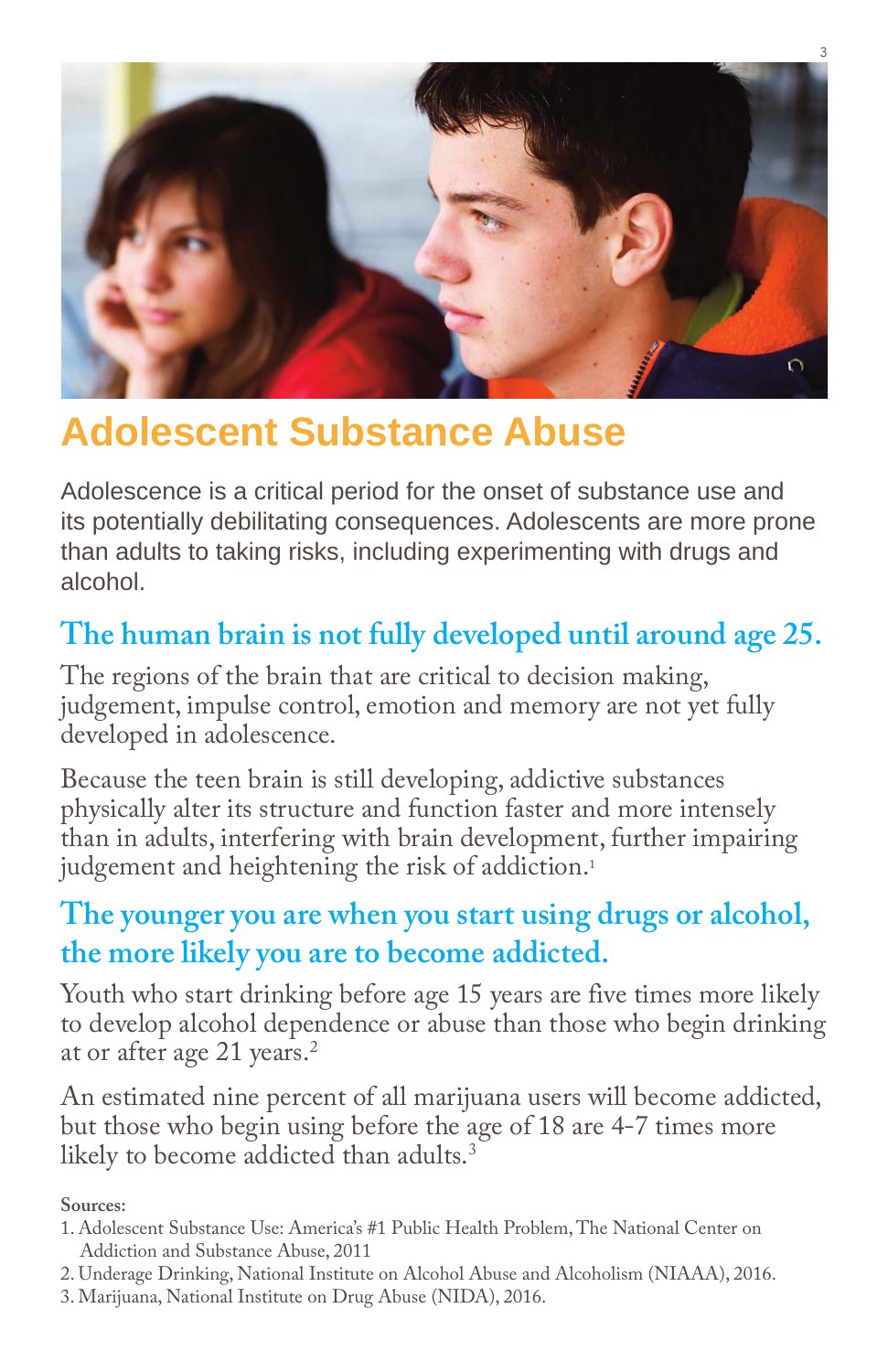# **Common Mistakes**

Admitting your son or daughter has a drug or alcohol problem can be difficult. You may have some struggles of your own to overcome. In order for your child to get the most out of treatment, it's important not to make these common mistakes.

#### **Minimizing the problem**

If you think "All kids drink," or "Marijuana's not harmful," think again. According to the 2014 Monitoring the Future Survey, 60 percent of high school seniors have NOT consumed alcohol in the past month. Long-term, regular use of marijuana may impair brain development, lower IQ and cause respiratory problems. Not understanding the scope of your child's substance issue can delay interventions that can save them from more serious problems in the future.

#### **Denying the problem exists**

Denial is a defense mechanism. There's a tendency to deny a problem in youth because the progression of the disease may not have advanced. We start to believe stories and excuses that don't make sense. Trust your gut – if something doesn't sound or feel right, it probably isn't.

#### **Emotional Manipulation**

#### **Hope:** *"I promise I'll never use again. I've learned my lesson."*

You want to believe your child, and you hope the problem will go away on its own, but when left untreated, substance abuse issues tend to get worse.

#### **Fear:** *"I'll run away! You'll never see me again!"*

You may be afraid of making things worse by addressing your child's drug or alcohol use, but in the long-run your relationship with your child will be stronger because of it.

**Guilt:** *" You're too busy with your own life! You drink all the time!"* Your child may blame you for their actions and you may even feel some responsibility for their problem, but getting your child help is the best thing you can do for them.

**Sympathy:** *"My life sucks! I'm bored! I have nothing else to do!"* Your child may try to make you feel sorry for them in an effort to avoid confrontation. If you give in to this behavior, they may never get better.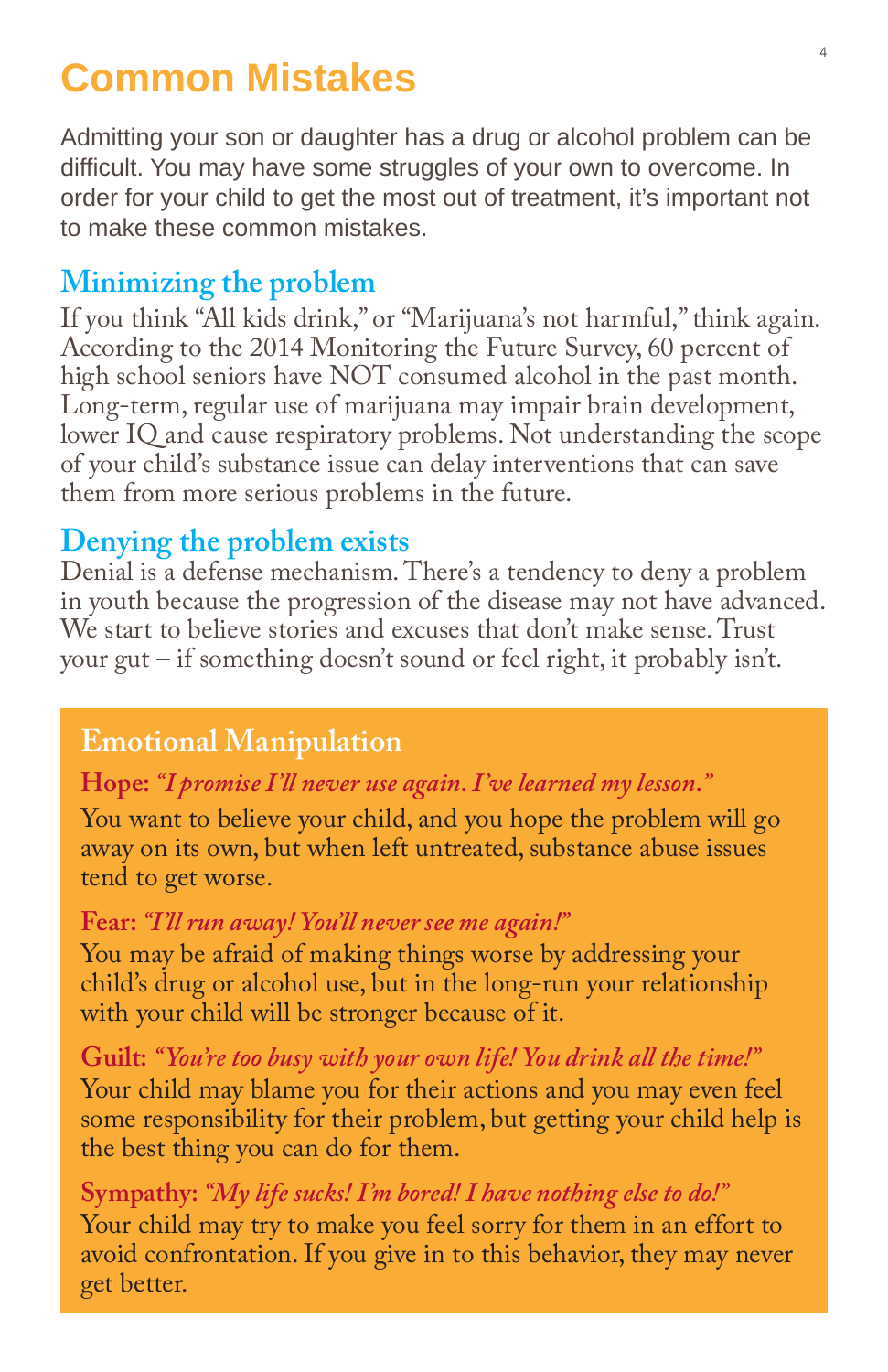

#### **Not setting clear expectations**

Even using alcohol or drugs once or twice can develop into problems with school, the law, your health and hinder good relationships. Let your child know that there are consequences for using drugs and alcohol, and it can affect their healthy development. Research shows the more parents talk to their children about drugs and alcohol, the less likely the children are to become users.

#### **Not following through with consequences**

Say what you mean and mean what you say. Establishing consequences for behavior is an important part of parenting, especially with a teen who is using drugs and alcohol. If you're not following through with your consequences, your child will continue with their destructive behavior.

## **Operating under the "Do as I say and not as I do" mentality**

What kind of example are you setting? Believe it or not, your kids are listening to you, but more importantly, they are watching you and modeling their lives after you. Parents are the biggest influence in their teens' life.

#### **Rescuing kids from the consequences of their choices**

You may think you're helping your child by blaming the school for their code of conduct violations, lying for them, or protecting them from legal consequences. But if you don't let your kids face their own consequences, they will never learn from their mistakes.

#### **Allowing kids to drink or use drugs under your supervision**

Allowing teens to drink or use drugs with your knowledge sends a double message that it's okay to use other times too. Just because they are being supervised, doesn't make substance use safer for your child.